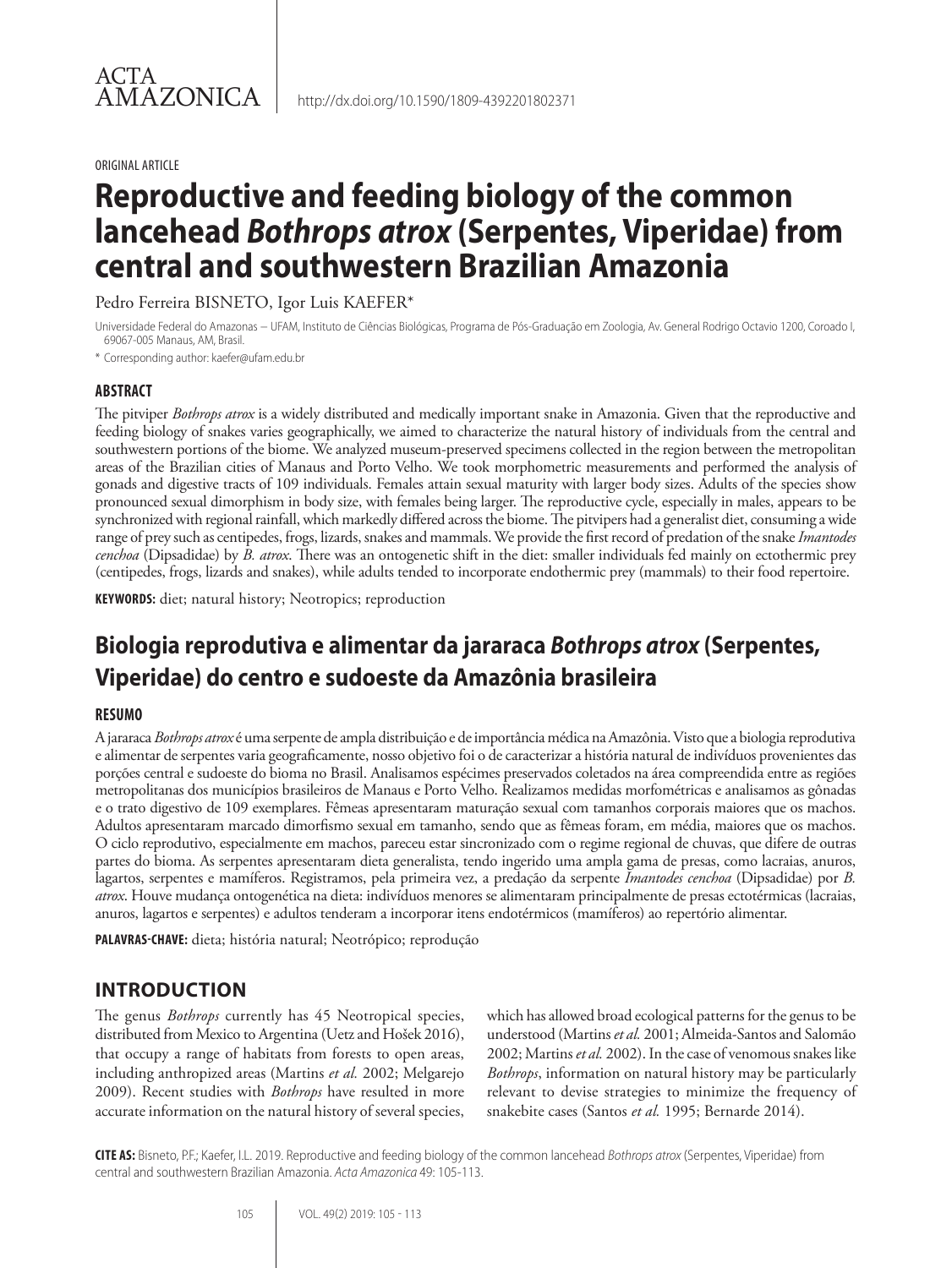Of the 26 species occurring in Brazil, the few for which data on reproductive biology are available include *Bothrops jararaca* (Almeida-Santos and Orsi 2002), *B. moojeni* (Nogueira *et al.* 2003), *B. neuwiedi* (Valdujo *et al.* 2002; Hartmann *et al.* 2004), *B. mattogrossensis* (Monteiro *et al.* 2006), *B. alternatus* (Nunes *et al.* 2010), *B. insularis* (Marques *et al.* 2013), *B. leucurus* (Lira-da-Silva 2009; Barros *et al.* 2014) and *B. atrox* (Hoge and Federsoni 1976/1977; Cunha and Nascimento 1981; Oliveira 2003; Santos-Costa *et al.* 2015; Silva 2015). These studies show that aspects of reproduction, such as viviparity and the existence of a seasonal reproductive cycle, are conserved in the group. Reproductive cycles are strongly influenced by regional variations in climatic seasons, which can generate differences in reproductive timing among populations of different regions (Almeida-Santos and Salomão 2002), and, possibly, reproductive isolation (Sanders *et al.* 2014).

ACTA

AMAZONICA

Juvenile recruitment in *Bothrops* appears to coincide with the hottest and rainiest periods of the year (Almeida-Santos and Salomão 2002; Barros *et al.* 2014). *Bothrops* in southeastern Brazil (*B. alternatus, B. cotiara, B. fonsecai, B. itapetiningae, B. jararaca, B. jararacussu, B. leucurus, B. moojeni* and *B. neuwiedi*) appear to have a unimodal annual peak of juvenile activity between the end of February and the beginning of May, resulting from a summer and fall recruitment phase (Almeida-Santos and Salomão 2002). Most studies on reproduction in *Bothrops* have been carried out in southern and southeastern Brazil (Almeida-Santos and Orsi 2002; Hartmann *et al.* 2004; Sawaya *et al.* 2008; Marques *et al.* 2013), where climatic seasonal patterns differ from the Amazon region. In southern Brazil, summer coincides with the rainy season, and the conditions of temperature, humidity and rainfall, as well as the abundance of food (mainly anurans, which comprise much of the diet of juvenile *Bothrops*), greatly favor the survival of young reptiles (Fitch 1987), the accumulation of energy for the production of eggs and young by females, and mate-seeking activities of males (Lillywhite 2014). In Amazonia, temperature is constant throughout the year, while precipitation is concentrated in a rainy season that lasts about six months (Forti and Moreira-Nordemann 1991).

Regarding feeding behavior, it is known that ontogenetic changes in diet occur in *Bothrops* (Martins *et al.* 2002). Since they are generalists, items such as other snakes, fish, birds and carrion were also recorded in the diet of many species (Sazima and Strüssman 1990; Martins *et al.* 2002; Oliveira and Martins 2003). Few species have a different pattern, indicating that a generalist diet may be a synapomorphy in this group (Martins *et al.* 2002).

The common lancehead, *Bothrops atrox* (Linnaeus 1758), is a widely distributed species in the Amazonian biome, and is a generalist in habitat use (Martins and Oliveira 1998; Fraga *et al.* 2013b). These characteristics, in addition to the ability to use both sit-and-wait and active hunting strategies, result in a widely diversified diet (Martins *et al.* 2002; Oliveira 2003). Information on the diet of *B. atrox*, mainly from anecdotal field observations (e.g., Duellman 1978; Duellman and Mendelson 1995; Martins and Oliveira 1998), but also from larger sample sizes (Oliveira 2003; Santos-Costa *et al.* 2015), suggests that individuals of this species undergo ontogenetic changes in diet.

Since there are relatively few studies on diet and reproduction of snakes in the Neotropical region, and most existing studies were conducted primarily in southern South America, there is uncertainty as to whether known patterns apply to species or populations in Amazonia. As already mentioned, the geographical coverage of studies on *Bothrops* in the Amazon is incomplete, with most studies having been carried out in the eastern region, an area which has a seasonal rainfall pattern different from that occurring in the central and western regions (Santos-Costa 2003; Maschio 2008; Santos-Costa *et al.* 2015). Considering that dietary and reproductive patterns may differ among populations in different areas, the general objective of this study was to describe the diet and reproductive biology of *Bothrops atrox*, the common lancehead, in the central and southwestern regions of the Brazilian Amazon. More specifically, we aimed to: (1) identify the stage of development at which sexual maturation occurs in males and females; (2) test the existence of sexual dimorphism in morphological characters; (3) describe the annual reproductive cycle; (4) identify food items consumed; and (5) test for the occurrence of ontogenetic changes in the diet.

## **MATERIAL AND METHODS**

#### **Sampling of specimens and study area**

The specimens analyzed in this study were collected along a transect of about 1000 km along the interfluve between the Purus and Madeira rivers, in the region between the cities of Manaus, in Amazonas state, and Porto Velho, in Rondônia state (Brazil). The climate of the region is tropical rainy, with average annual temperature between 24 and 28 °C, and annual precipitation occurring in a period of heavy rain, usually between December and May, and a drier period between June and November (Leopoldo *et al.* 1987; Forti and Moreira-Nordemann 1991). The mean annual rainfall varies between 2075 mm in the Manaus region to 1733 mm in the Porto Velho region, while the annual mean relative air humidity ranges between 75 and 90% (DNPM 1978).

The vegetation of the region is dominated by *terra-firme* (never flooded) forests of variable species composition and structure, also including floodplain forests that are seasonally inundated by muddy and black (nearly silt-free) water, as well as *campinaranas* (white-sand forests) and white-sand seasonally-flooded open scrub vegetation (*campinas*) (Prance 1987). To the north, the vegetation is characterized by dense ombrophylous forests, while in the south forests are more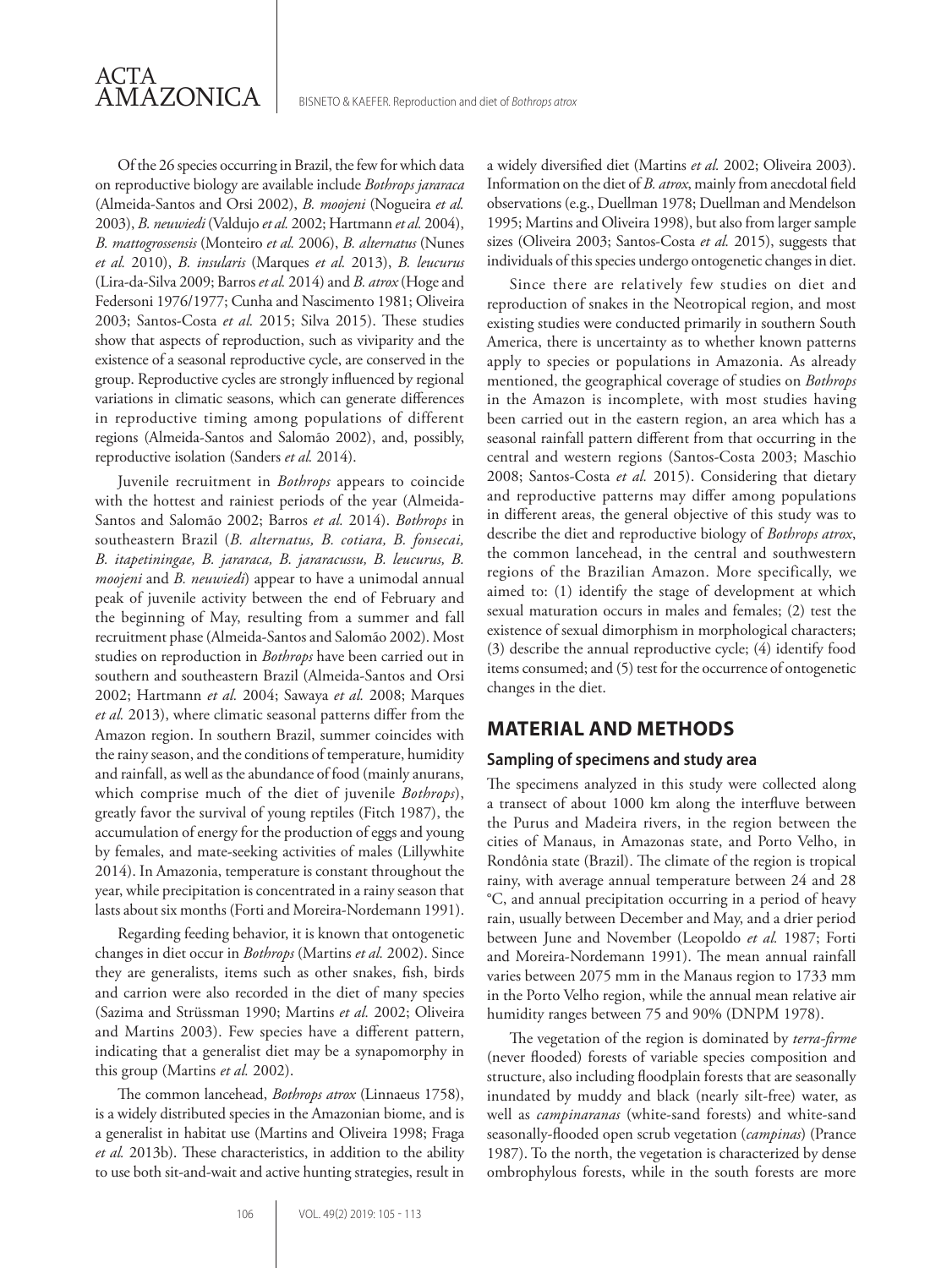open (IBGE 1997). The topography of the region is flat, low (27–122 m) and lacks elevated areas to impede wind circulation. Within areas covered by forest, there is little change in temperature during the day (Cortez 2004).

A total of 109 specimens were analyzed, all deposited in the Amphibian and Reptile Collection of the Instituto Nacional de Pesquisas da Amazônia (INPA) and in the collection of the Fundação de Medicina Tropical Dr. Heitor Vieira Dourado (FMT-HVD), both in Manaus, Amazonas, Brazil (Supplementary Material, Appendix S1). This sample excluded individuals from captivity and/or which were captured by means of pitfall traps. Specimens were analyzed regardless of sex, size, stage of maturation and the perceived presence of food items.

## **Morphometric measures**

The following measurements were taken of each specimen (in millimeters): snout-vent length (SVL), tail length (TaL) and total length (ToL). Head measurements were not made due to physical damage often observed in that portion of the body in preserved specimens. These measures were chosen because they are generally considered to represent body size and shape in snakes (Monteiro *et al.* 2006).

#### **Sexual maturity**

Whenever possible, the following reproductive data were analyzed: sex; number of ovarian follicles in secondary vitellogenesis, oocytes or embryos; diameter of the largest ovarian follicle or oviductal embryo; height, width and length (in millimeters) of the right testicle. Females were considered mature when follicles in secondary vitellogenesis were present and had a diameter ≥ 8 mm, or oviduct embryos; for males, those with  $SVL \geq 470$  mm were considered mature, following the literature (Oliveira 2003, Silva *et al.* 2017b). All individuals larger than the youngest mature specimen of each sex were considered potentially mature (Nunes *et al.* 2010), and included in analyzes of sexual dimorphism.

### **Sexual dimorphism**

The existence of sexual dimorphism in SVL was analyzed with a Mann-Whitney U test. Degree of sexual size dimorphism (SSD) was calculated according to Gibbons and Lovich (1990): [SSD = (SVL of the largest sex/SVL of the smaller sex)-1]. This index reflects differences in size between both sexes. The higher the value, the greater is the difference in body size. The existence of sexual dimorphism in TaL was tested with covariance analysis (ANCOVA), using SVL as a covariate. Any individual showing any form of caudal loss or damage was excluded from the TaL dimorphism calculations.

### **Reproductive cycle**

We measured the follicle diameter of females, while in males we calculated the ratio between width and height of the right testicle. The gonadosomatic index (GSI = [gonad length/SVL] x100), which describes the proportion of the whole animals represented by gonads, was also used to estimate gamete production in males and females separately (adapted from Shine 1977). We compared these four measurements between the rainy (November to April) and dry (May to October) seasons to test seasonal variation in these parameters through a Mann-Whitney U test.

### **Diet**

Food items were observed through the dissection of the digestive tract (stomach and intestine) of the specimens. The number of food items and the type of prey (ectothermic or endothermic) were recorded. Prey items were identified to the lowest possible taxonomic level through morphological analysis, with the help of identification keys and taxonomic and systematic studies (e.g., Martins and Oliveira 1998; Adis 2002; Vitt *et al.* 2008; Fraga *et al.* 2013a). The occurrence of ontogenetic changes in the diet was assessed by comparing the SVL of individuals with endothermic and ectothermic prey content using a Mann-Whitney U test.

## **RESULTS**

## **Body size, reproductive maturity and sexual dimorphism**

The SVL of mature females significantly exceeded that of mature males (Mann-Whitney  $U = 243.0$ ,  $p < 0.001$ , df = 1,  $n = 34$ ), as did total length (Mann-Whitney U = 224.5, p < 0.001;  $Df = 1$ ;  $n = 31$ ) (Table 1). Considering body size as a covariate, there was no significant difference in TaL between the sexes (ANCOVA, F = 21.23, p = 0.34, n = 31). The SSD value was 0.49.

**Table 1.** Morphometric measures of *Bothrops atrox* from central and southwestern Amazonia. All measures are in millimeters. F: females; F\*: mature females; M: males; M\*: mature males; N: number; SD: standard deviation; SVL: snout-vent length; TaL: tail length; ToL: total length.

| Measurement | Sex   | Min | Max  | Mean   | <b>SD</b> | N  |
|-------------|-------|-----|------|--------|-----------|----|
| SVL         | F     | 229 | 1265 | 560.4  | 237.8     | 74 |
|             | M     | 282 | 823  | 568.6  | 135.7     | 25 |
|             | F*    | 795 | 1265 | 919.7  | 148.6     | 14 |
|             | $M^*$ | 480 | 823  | 615.1  | 103.9     | 20 |
|             | F     | 274 | 1415 | 643.9  | 261.8     | 69 |
| ToL         | M     | 330 | 954  | 673.3  | 163.9     | 23 |
|             | F*    | 906 | 1415 | 1038.6 | 153.2     | 13 |
|             | $M^*$ | 565 | 954  | 734.7  | 121.2     | 18 |
| TaL         | F     | 40  | 155  | 87.3   | 31.6      | 69 |
|             | M     | 48  | 140  | 103.9  | 26.3      | 23 |
|             | F*    | 106 | 155  | 133.5  | 16.2      | 13 |
|             | $M^*$ | 79  | 140  | 113.3  | 19.3      | 18 |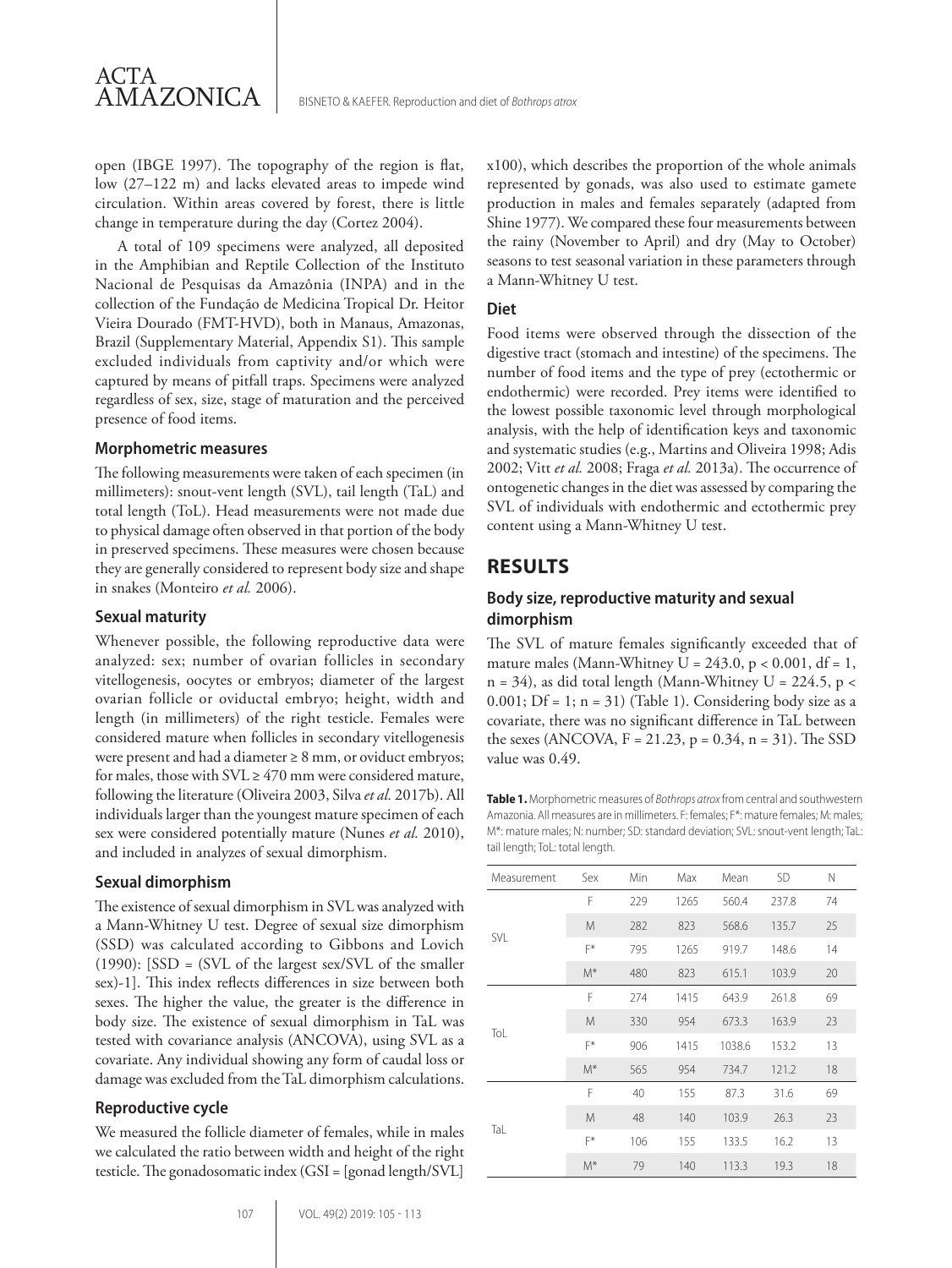

#### **Reproductive cycle**

The gonadosomatic index varied slightly along the year and did not differ between seasons for males (Mann-Whitney U  $= 46.5$ , p = 0.08, n = 25) nor females (Mann-Whitney U = 179.5,  $p = 0.83$ ;  $n = 39$ ) (Figure 1A). Vitellogenic follicles were at their largest between February and July, but did not differ between seasons (Mann-Whitney U = 193, p =  $0.67$ , n = 41) (Figure 1B). The testis width/height ratio peaked between January and May and differed between seasons (Mann-Whitney  $U = 37.5$ ,  $p = 0.02$ ,  $n = 25$ ) (Figure 1C). Newborns (SVL < 300 mm, according to Hoge and Federsoni, 1976/77; Oliveira 2003; and Silva *et al.* 2017b) were found in January  $(n = 3)$ , February  $(n = 4)$ , March  $(n = 1)$ , April  $(n = 1)$ , May  $(n = 2)$ , June  $(n = 2)$  and November  $(n = 4)$ .



**Figure 1.** Reproductive cycle of *Bothrops atrox* from the central and southwestern Amazon. The lines in each graph indicate mean accumulated monthly rainfall in the region A: seasonal distribution of the gonadosomatic index (GSI) in individuals of *B. atrox*. White circles = females ( $n = 54$ ), and gray circles = males ( $n = 25$ ); B: seasonal distribution in the diameter of the vitelogenic follicles in females ( $n =$ 41). C: seasonal distribution in the ratio between testicular width and height in males ( $n = 25$ )

## **Diet**

Among the 109 specimens analyzed, 33 (35%) contained food items in the digestive tract. Of these, 24 (73%) contained exclusively ectothermic prey (centipedes, anurans, lizards or snakes); eight (24%) had ingested exclusively endothermic prey (mammals); one (3%) had ingested both prey categories; and 10 (30%) ingested more than one food item  $(n = 2 - 4)$ . The SVL of snakes containing ectotherm prey ranged from 240 to 865 mm (mean = 486.04, SD = 205.21), while the SVL of snakes containing endotherm prey ranged from 390 to 1110 mm (mean = 671.22, SD = 232.52) (Figure 2). Predators of endotherms were significantly larger than those of ectotherms (Mann-Whitney  $U = 60.5$ ;  $p = 0.04$ , df = 1). Prey belonged to the orders Scolopendromorpha, Anura, Squamata, Didelphimorphia and Rodentia, as well as an unidentified species of Chilopoda and an unidentified vertebrate (Table 2). Most abundant food items were, in descending order of frequency, anurans (38%), lizards (19.5%), mammals (19.5%), centipedes (15.2%) and snakes (4.3%). Fragments of insects found in the gut of some snakes were considered to be secondary digestion (i.e., prey of an anuran subsequently ingested by a *B. atrox*).



**Figure 2.** Relationship between body length (SVL, in mm) and type of prey (endothermic or ectothermic) ingested by *Bothrops atrox*. The black circles represent the same individual (SVL: 790 mm) that fed on both types of prey.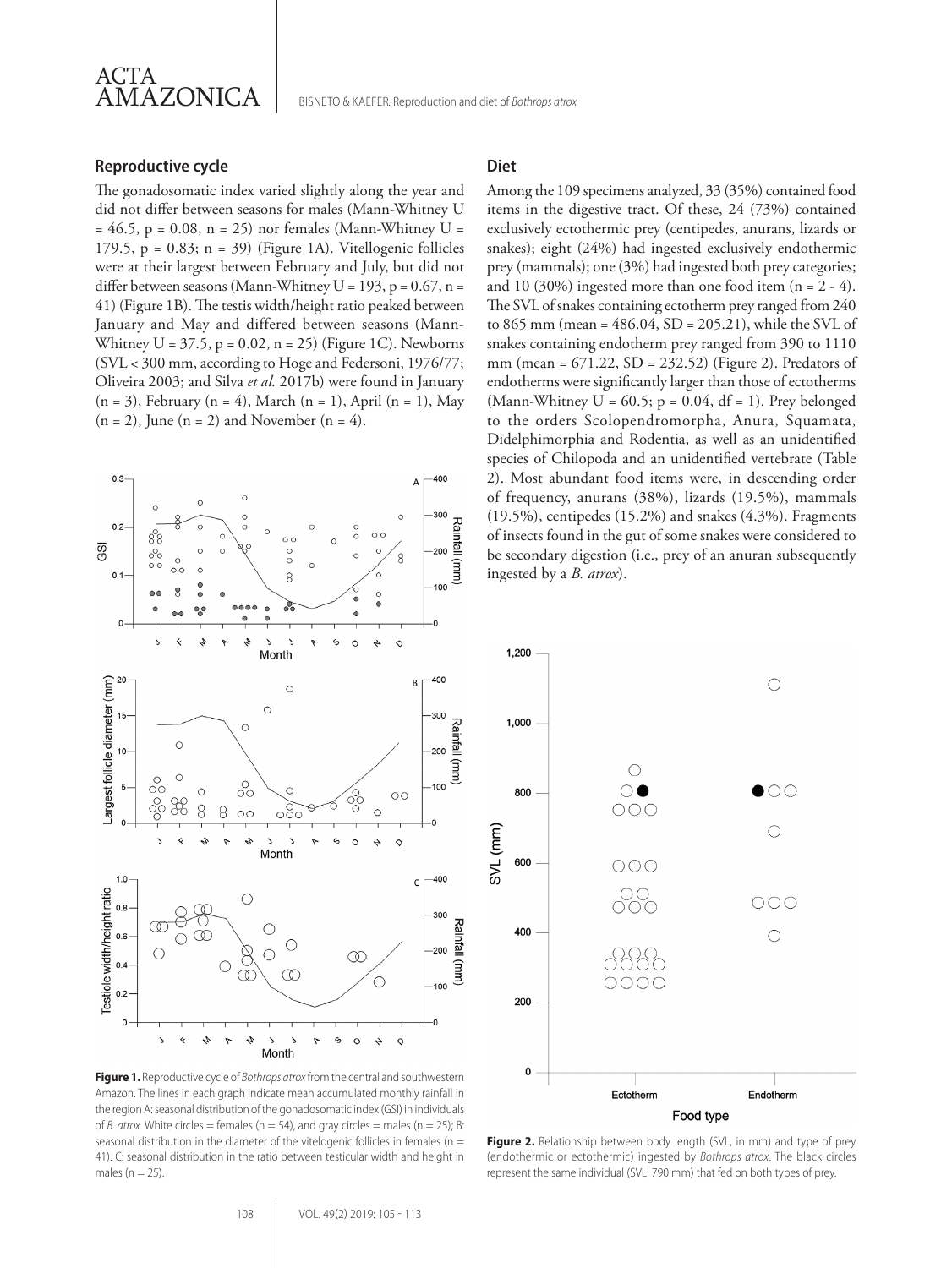**Table 2.** Prey consumed by 109 specimens of *Bothrops atrox* from central and southwestern Amazonia analyzed in this study. Frequency refers only to snakes that contained food itens in their digestive tract. The insects found in the digestive system were considered as secondary digestive tract residue (see results for diet). NI: not identified.

| Identification           | Number of items | Frequency (%) |
|--------------------------|-----------------|---------------|
| <b>CENTIPEDES</b>        | 7               | 15.21         |
| Scolopendromorpha        | 6               |               |
| Scolopendra sp.          | 6               |               |
| N <sub>l</sub>           | 1               |               |
| <b>AMPHIBIANS</b>        | 5               | 10.8          |
| Craugastoridae           | 1               |               |
| Pristimantis fenestratus | 1               |               |
| Hylidae                  | 1               |               |
| Osteocephalus sp.        | 1               |               |
| Leptodactylidae          | 3               |               |
| Adenomera andreae        | 1               |               |
| Adenomera sp.            | 1               |               |
| Leptodactylus sp.        | 1               |               |
| <b>SNAKES</b>            | $\overline{2}$  | 4.34          |
| Colubridae               | 1               |               |
| Tantilla melanocephala   | 1               |               |
| Dipsadidae               | 1               |               |
| Imantodes cenchoa        | 1               |               |
| <b>I IZARDS</b>          | 9               | 19.56         |
| Gymnophtalmidae          | $\overline{2}$  |               |
| Leposoma sp.             | 1               |               |
| N <sub>l</sub>           | 1               |               |
| Teiidae                  | $\overline{2}$  |               |
| Kentropyx calcarata      | 1               |               |
| N <sub>l</sub>           | 1               |               |
| N <sub>l</sub>           | 5               |               |
| <b>MAMMALS</b>           | $\overline{9}$  | 19.56         |
| Didelphimorphia          | 1               |               |
| Rodentia                 | $\overline{2}$  |               |
| Cricetidae               | 1               |               |
| N <sub>l</sub>           | 1               |               |
| N <sub>l</sub>           | 6               |               |
| <b>INSECTS</b>           | 13              | 28.26         |
| NI VERTEBRATE            | 1               | 2.17          |
| <b>TOTAL</b>             | 46              |               |

# **DISCUSSION**

## **Body size, reproductive maturity and sexual dimorphism**

As in the present study, larger females have been recorded in other *Bothrops* species, including: *B. moojeni* (Leloup 1975; Nogueira *et al.* 2003), *B. asper* (Solórzano and Cerdas 1989), *B. jararaca* (Sazima 1992), *B. fonsecai* (Sazima and Manzani 1998), *B. neuwiedi* (Valdujo *et al.* 2002), *B. pubescens* (Hartmann *et al.* 2004), *B. alternatus* (Nunes *et al.* 2010), *B. itapetiningae* (Leão *et al.* 2014), and *B. atrox* (Oliveira 2003; Silva *et al*. 2017b). Sexual size dimorphism is a common phenomenon in snakes (Shine 1978), and may reflect size-based fecundity, where larger females produce greater numbers of offspring (Martins *et al.* 2001). In males, the smaller body size is related to greater mobility, increasing the ability of smaller individuals to actively seek available mates and to be less detectable to predators during the mate search (Shine 1978).

Males reached reproductive maturity at a smaller size than females. This has also been observed in other *Bothrops* species, including *B. asper* (Solórzano and Cerdas 1989), *B. jararaca* (Sazima 1992), *B. pubescens* (Hartmann *et al.* 2004), *B. alternatus* (Nunes, *et al.* 2010). Beaupre *et al.* (1998) suggested that males and females have similar growth rates, in which case males reach maturity before females of the same species (Shine *et al.* 1998). Maturity in females may be delayed due to the energetic costs involved in reaching the larger sizes required to generate greater volumes of eggs and/or young (Shine 1978; Seigel and Ford 1987).

In some species of *Bothrops*, males engage in ritual combat, which establishes dominance and subordinate roles, and priority status for access to mates (Schuett 1996, 1997). In *Bothrops* from southernmost regions of Brazil, male combats usually occur in autumn and early winter. In species that display ritual combat, the ratio of size-based sexual dimorphism is smaller, because selection favors larger males, which are more competitive in combat and gain access to females (Shine 1978). SSD for *B. neuwiedi* was 0.39, which was interpreted as evidence for absence of ritual combat in this species (Hartmann *et al.* 2004), The value for SSD was similar for *B. atrox* in our study (0.49), although ritual combat behavior has been observed between *B. atrox* males in eastern Amazonia (Fernandes *et al.* 1993). Differently, Oliveira (2003) argued that throughout many years of studies on snakes in the region of Manaus no ritual combats were ever observed between males of this species, suggesting that in populations of this area, ritual combat is rare or does not exist.

The larger body size of females is probably positively related to fecundity, providing more space for reproductive organs and embryos inside the body cavity (Shine 1993). Another commonly reported pattern is a relatively larger tail in males, as this body part bears the hemipenis and their retracting muscles (King 1989). However, male TaL was not significantly greater than that of females in our sample, which disagrees with other reports for *B. atrox* and other species of the genus (Oliveira 2003; Silva *et al*. 2017b). We believe that this variation may be due to the small number of mature individuals available for analyzes after exclusion of specimens with any form of tail damage (14 females and 20 males).

### **Reproductive cycle**

Reproduction seems to be seasonal in *Bothrops* species, with births synchronized with warmer seasons of the year in subtropical regions, as is the case with *B. neuwiedi* (Hartmann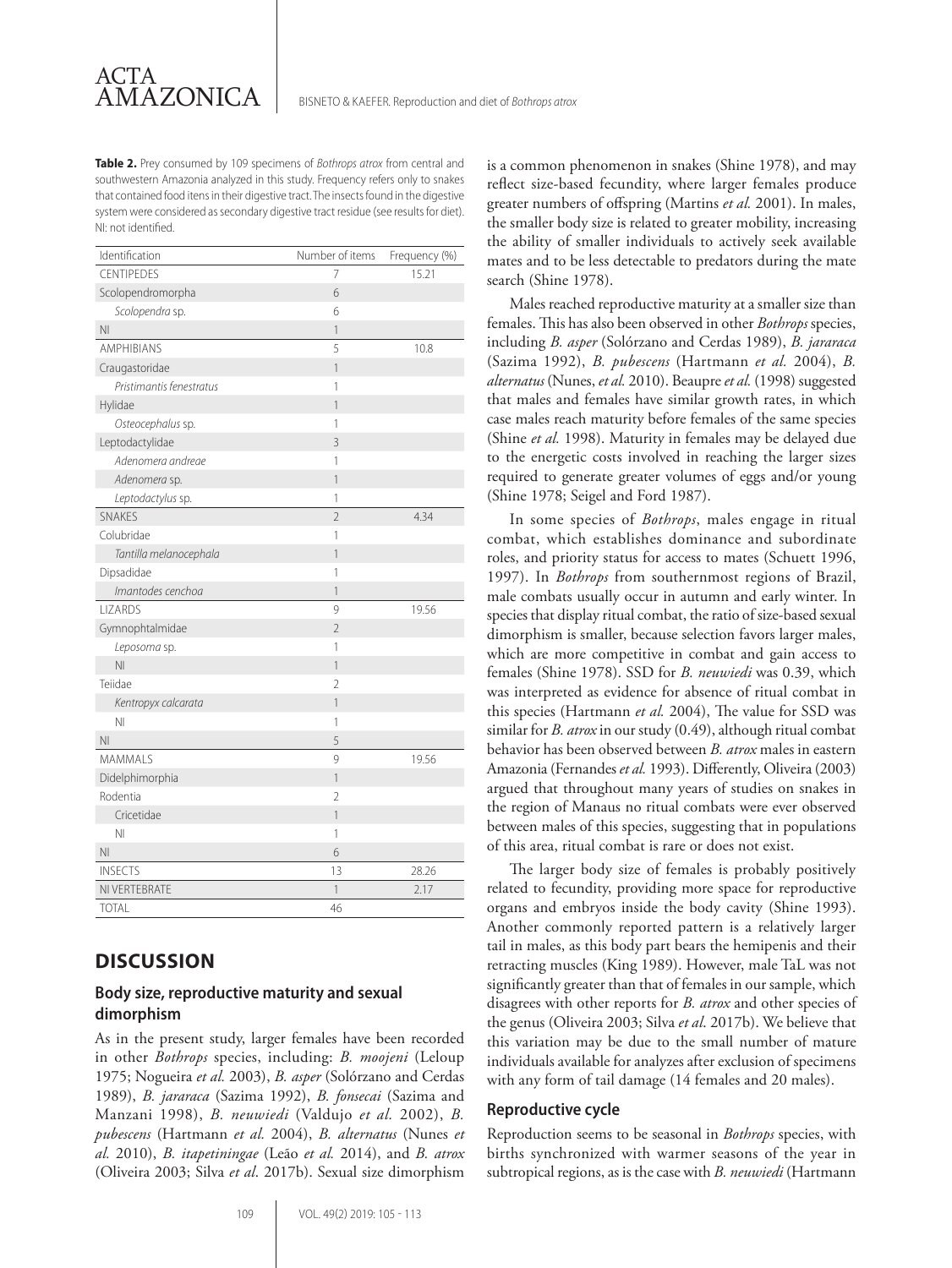

*et al.* 2004), and *B. alternatus* (Nunes *et al.* 2010), and with the rainy season in tropical regions, for example, in *B. jararaca* (Sazima 1992), *B. neuwiedi* (Valdujo *et al.* 2002), *B. moojeni* (Nogueira *et al.* 2003), *B. mattogrossensis* (Monteiro *et al.* 2006), *B. asper* (Solórzano and Cerdas 1989; Sasa *et al.* 2009), and *B. leucurus* (Lira-da-Silva 2009). In our sample, only males showed signs of reproductive seasonality, having greater testicular volume in the rainy season. Unusually, the distribution of the gonadosomatic index varied little throughout the year. This occurred for both sexes, suggesting that this method is not effective for determining the reproductive cycle of *B. atrox* in central Amazonia. Females had follicles in vitellogenesis (> 5 mm) throughout the year, but the largest follicles (> 10 mm) occurred only between February and July, from the end of the rainy season and into the dry season. For males, testicular volume peaked between January and May, the height of the rainy season, gradually decreasing during the dry season. These observations agree with previous studies (Martins and Oliveira 1998; Oliveira and Martins 2001), which suggests that mating occurs in the first months of the year, between February and May, when males have more swollen testicles (indicating sperm production), whereas in subsequent months the embryos develop so that births are mainly concentrated in the rainy season, when the greatest number of juveniles are found in nature.

In eastern Amazonia, Maschio (2008) found females with follicles developed in October and November. In the same area, pregnant females ocurred between September and January, with perfectly developed young (already bearing the species characteristic coloration pattern) in November and January (Cunha and Nascimento 1981), while very young individuals were recorded in January, February, March, June, July, September, October, November and December (Santos-Costa 2003; Santos-Costa *et al.* 2015). These findings suggest that, in eastern Amazonia, recruitment of newborns occurs throughout the year. In the region of Manaus, in central Amazonia, copulations have been observed in April (Oliveira and Martins 2001), with well-developed embryos recorded from August to December (Oliveira 2003), and newborns between December and February, indicating that births occur at the beginning of the rainy season (Martins and Oliveira 1998; Oliveira and Martins 2001). Although the size of follicles did not vary between seasons in our sample, the temporal distribution of newborns suggests a synchronization with the period of the year when prey, mostly anurans, are most available (Fitch 1987; Sazima 1992; Sasa *et al.* 2009). It is suggested that, in *Bothrops*, reproductive regulation is facilitated by delayed egg fertilization through long-term sperm storage via uterine muscular twisting (Almeida-Santos and Salomão 2002). Such an evolutionary strategy could allow females the post-copulatory control of offspring paternity (Almeida-Santos and Salomão 2002).

### **Diet**

Most *Bothrops* species have a generalist diet, which includes a wide variety of prey (Martins *et al.* 2002). Ontogenetic dietary shifts were also reported in most species of the genus (Martins *et al.* 2002). Other studies on *Bothrops* diet, including the current investigation, have corroborated both ideas (Nogueira *et al.* 2003; Oliveira 2003; Monteiro *et al.* 2006; Santos-Costa *et al.* 2015; Rodrigues *et al.* 2016; Silva *et al.* 2017a). The most important items in *Bothrops* diets (considering only known generalist species) are mammals, lizards and anurans (Martins *et al.* 2002). Our results agree with this generalization, as these were the three prey groups most frequently found. Martins *et al.* (2002) considered centipedes to be of lesser importance in *Bothrops* diet (< 10%). In our sample centipedes represented about 15% of identified items, present in the digestive tract of individuals considered to be reproductively immature. It is likely that, as the animals grow and become able to prey on endothermic animals that yield higher amounts of calories, they cease feeding on low-energy-yield prey, like centipedes. Insular species have diets that differ from those of continental species, due to isolation and different prey availability, and in these cases the consumption of ectothermic prey, such as centipedes, remains important throughout life (Martins *et al.* 2002).

It is known that diet studies based on museum specimens can lead to underestimates of certain prey due to the differential digestion of prey types made up of fragile tissues such as amphibians (Glaudas *et al.* 2017). However, the large proportion of frogs detected as prey in our sample suggests that this might not be a concern in our study.

Ophiophagy in *Bothrops*, and particularly in *B. atrox*, has been reported in the literature, although it is considered to be of little importance in the overall diet of generalist species (Martins *et al.* 2002). Snake species known to have been preyed upon by *B. atrox* include the colubrid *Tantilla melanocephala* (also recorded in the current study), and another unidentified colubrid (Martins and Gordo 1993), the dipsadids *Atractus torquatus* (Oliveira and Martins 1996) and *Oxyrhopus melanogenys* (Gavira and Loebmann 2011), and the viperid *Porthidium lansbergii* (Roldan and Lucero 2011). Bernarde and Abe (2006) also recorded ophiophagy in *B. atrox*, but did not specify the prey species, whereas Rodrigues *et al.* (2016) observed the occurrence of cannibalism in this species. We recorded a specimen of *Imantodes cenchoa*  (Serpentes, Dipsadidae) among the prey items of *B. atrox*, which represents, to our knowledge, the first record of this snake in the diet of the common lancehead. Although *I. cenchoa* is considered a primarily arboreal snake (Martins and Oliveira 1998), it is sometimes found on the ground, and *B. atrox* has been observed foraging actively on the ground in search of prey (Oliveira and Martins, 1996). Therefore, it is possible that the individual of *I. cenchoa* was preyed by *B. atrox* on the ground while moving from one tree to another.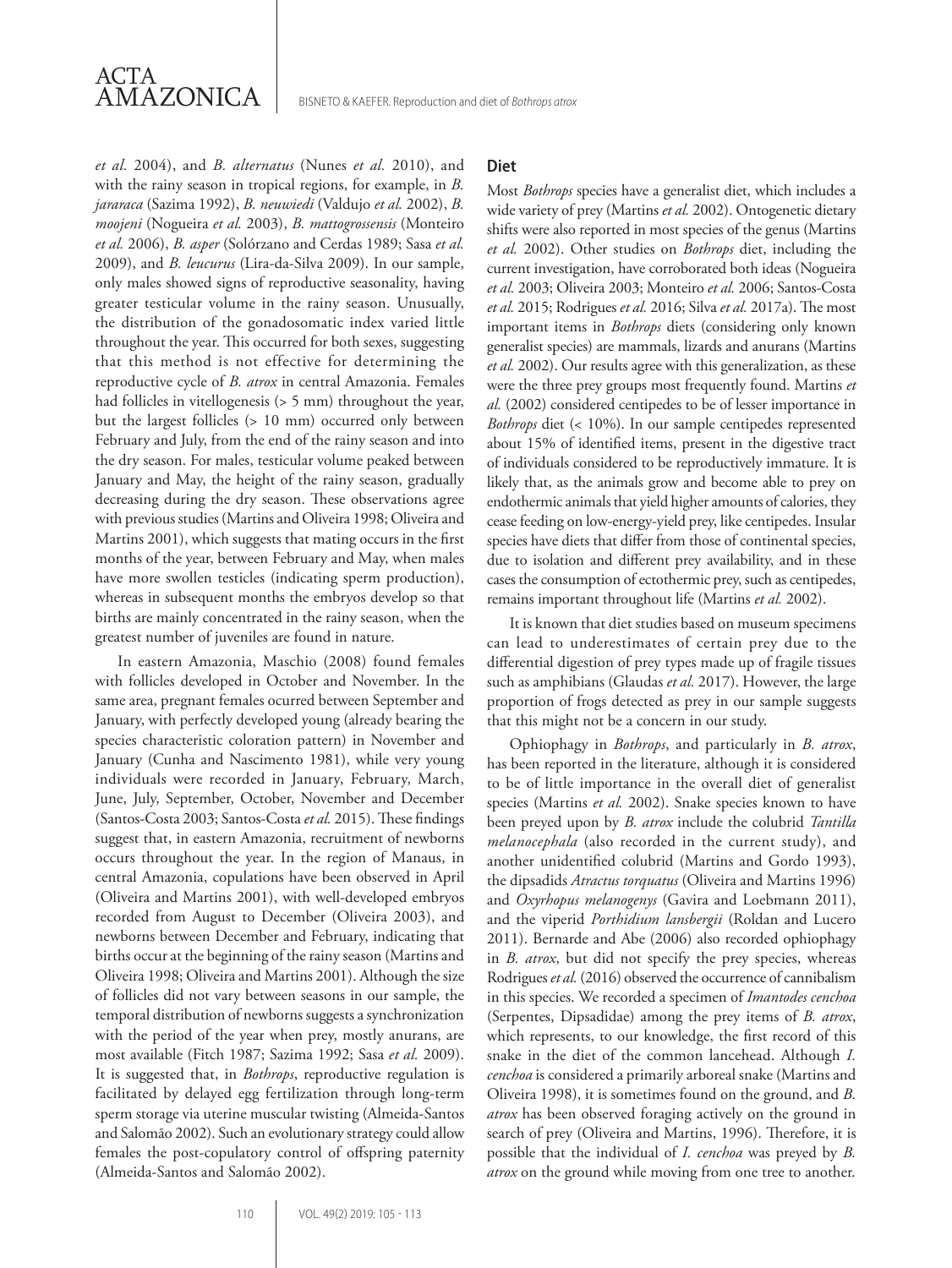

# **CONCLUSIONS**

Our results allow the following conclusions about the reproduction and diet of *Bothrops atrox* in central and southwestern Amazonia: 1) females reach sexual maturity at a greater body size than males, which probably take less time to reach adulthood; 2) there is marked sexual dimorphism in size between the sexes, with females larger than males; 3) the reproductive cycle, especially in males, seems to be synchronized with the regional rainfall regime, which differs from that found in other parts of the biome; 4) the snakes have a generalist diet, with the ingestion of a wide range of prey such as centipedes, anurans, lizards, snakes and mammals; and 5) there is an ontogenetic change in the diet, with smaller individuals feeding exclusively on ectothermic prey (centipedes, anurans, lizards and snakes), and adults also feeding on endothermic prey (mammals).

## **ACKNOWLEDGMENTS**

We thank Claudia Keller and the two anonymous reviewers for relevant suggestions on an earlier version of this manuscript; Rafael de Fraga, Marcelo Gordo, Cristina Bührnheim, Marcelo Menin and Adrian Barnett for valuable suggestions during the course of this study; Fernanda Werneck and Maria das Graças Costa Alecrim for allowing access to the scientific collections from Instituto Nacional de Pesquisas da Amazônia and Fundação de Medicina Tropical Doutor Heitor Vieira Dourado, respectively; Marcelo Menin for identifying the frogs eaten by the snakes. Coordenação de Aperfeiçoamento de Pessoal de Nível Superior (CAPES) provided a master's scholarship to PFB. Financial support for this study was received from Conselho Nacional de Desenvolvimento Científico e Tecnológico (CNPq) via Edital Universal 461573/2014-8 and a productivity grant to ILK.

## **REFERENCES**

- Adis, J. (Ed.). 2002. *Amazonian Arachnida & Myriapoda*. Pensoft Pub, Sofia, 589p.
- Almeida-Santos, S.M.; Orsi, A.M. 2002. Ciclo reprodutivo de *Crotalus durissus* e *Bothrops jararaca* (Serpentes, Viperidae): morfologia e função do oviduto. *Revista Brasileira de Reprodução Animal,* 26: 109–112.
- Almeida-Santos, S.M.; Salomão, M.G. 2002. Reproduction in Neotropical pitvipers, with emphasis on species of the genus *Bothrops*. In: Schuett, G.W.; Höggren, M.; Douglas, M.E.; Greene, H.W. (Ed.). *Biology of the Vipers*. Eagle Mountain Publishing, Eagle Moutain, p.445-462.
- Barros, V.A.; Rojas, C.A.; Almeida-Santos, S.M. 2014. Is rainfall seasonality important for reproductive strategies in viviparous Neotropical pit vipers? A case study with *Bothrops leucurus* from the Brazilian Atlantic Forest. *Herpetological Journal*, 24: 67–75.
- Bernarde, P.S.; Abe, A.S. 2006. A snake community at Espigão do Oeste, Rondônia, southwestern Amazon, Brazil. *South American Journal of Herpetology*, 1: 102–113.
- Bernarde, P.S. 2014. *Serpentes Peçonhentas e Acidentes Ofídicos no Brasil*. Anolisbooks, São Paulo, 223p.
- Carpenter, C.C. 1977. Communication and displays of snakes. *American Zoologist*, 17: 217–223.
- Cortez, M. 2004. Climatologia de Rondônia. *Primeira Versão*, Ano II, 11 (171): 79–98.
- Cunha, O.R.; Nascimento, F.P. 1981. Ofídios da Amazônia. XII Observações sobre a viviparidade em ofídios do Pará e Maranhão (Ophidia, Aniliidae, Boidae, Colubridae e Viperidae). *Boletim do Museu Paraense Emílio Goeldi, Zoologia*, 109: 1–20.
- DNPM. 1978. Departamento Nacional de Produção Mineral. *Radambrasil, Levantamento de Recursos Naturais*. v.18. Manaus. Ministério de Minas e Energia. Rio de Janeiro, 746p.
- Duellman, W.E.; Mendelson III, J.R. 1995. Amphibians and reptiles from northern Departamento Loreto, Peru: taxonomy and biogeography. *University of Kansas Science Bulletin*, 55: 329–376.
- Duellman, W.E. 1978. The biology of an equatorial herpetofauna in Amazonian Ecuador. *Miscellaneous Publication of the University of Kansas Museum of Natural History*, Lawrence, 65: 1–352.
- Fernandes, W.; Cardoso, S.R.; Chaves, M.M.; Miyaji, C.K.; Sant'ana, S.S; Lula, L.A. 1993. Aspectos reprodutivos de *Bothrops atrox*: período de cópula e dados sobre a ninhada (Serpentes, Viperidae). *Proceedings of the III Congresso Latino-Americano de Herpetologia*, Universidade Estadual de Campinas, Campinas, p.68.
- Fitch, H.S. 1987. Collecting and life-history techniques. In: Seigel, S.A.; Collins, J.T.; Novak, S.S. (Ed.). *Snakes, Ecology and Evolutionary Biology*. Macmillan, New York, p.143–164.
- Forti, M.C.; Moreira-Nordemann, L.M. 1991. Rainwater and throughfall chemistry in a "terra firme" rain forest: Central Amazonia. *Journal of Geophysical Research*, 96: 7415–7421.
- Fraga, R.; Lima, A.P.; Prudente, A.L.; Magnusson, W.E. 2013a. *Guia de cobras da região de Manaus – Amazônia Central.* Editora INPA, Manaus, 303p.
- Fraga, R.; Magnusson, W.E.; Abrahão, C.R.; Sanaiotti, T.; Lima, A.P. 2013b. Habitat Selection by *Bothrops atrox* (Serpentes: Viperidae) in Central Amazonia, Brazil. *Copeia,* 2013: 684–690.
- Gavira, R.S.; Loebmann, D. 2011. *Bothrops* sp*.* (gr*. atrox*) (jararaca/ lancehead) diet. *Herpetological Review*, 42: 436.
- Gibbons, J.W.; Lovich, J.E. 1990. Sexual dimorphism in turtles with emphasis on the slider turtle (*Trachemys scripta*). *Herpetological Monographs*, 4: 1–29.
- Glaudas, X.; Kearney, T.C.; Alexander, G.J. 2017. Museum specimens bias measures of snake diet: a case study using the ambush-foraging puff adder (*Bitis arietans*). *Herpetologica*, 73: 121–128.
- Hartmann, M.T.; Marques O.A.; Almeida-Santos S.M. 2004. Reproductive biology of the southern Brazilian pitviper *Bothrops neuwiedi pubescens* (Serpentes, Viperidae). *Amphibia-Reptilia*, 25: 77–85.
- Hoge, A.R.; Federsoni Jr., P.A. 1976/1977. Observações sobre uma ninhada de *Bothrops atrox* (Linnaeus, 1758) (Serpentes: Viperidae: Crotalinae). *Memórias do Instituto Butantan*, 40/41: 19–36.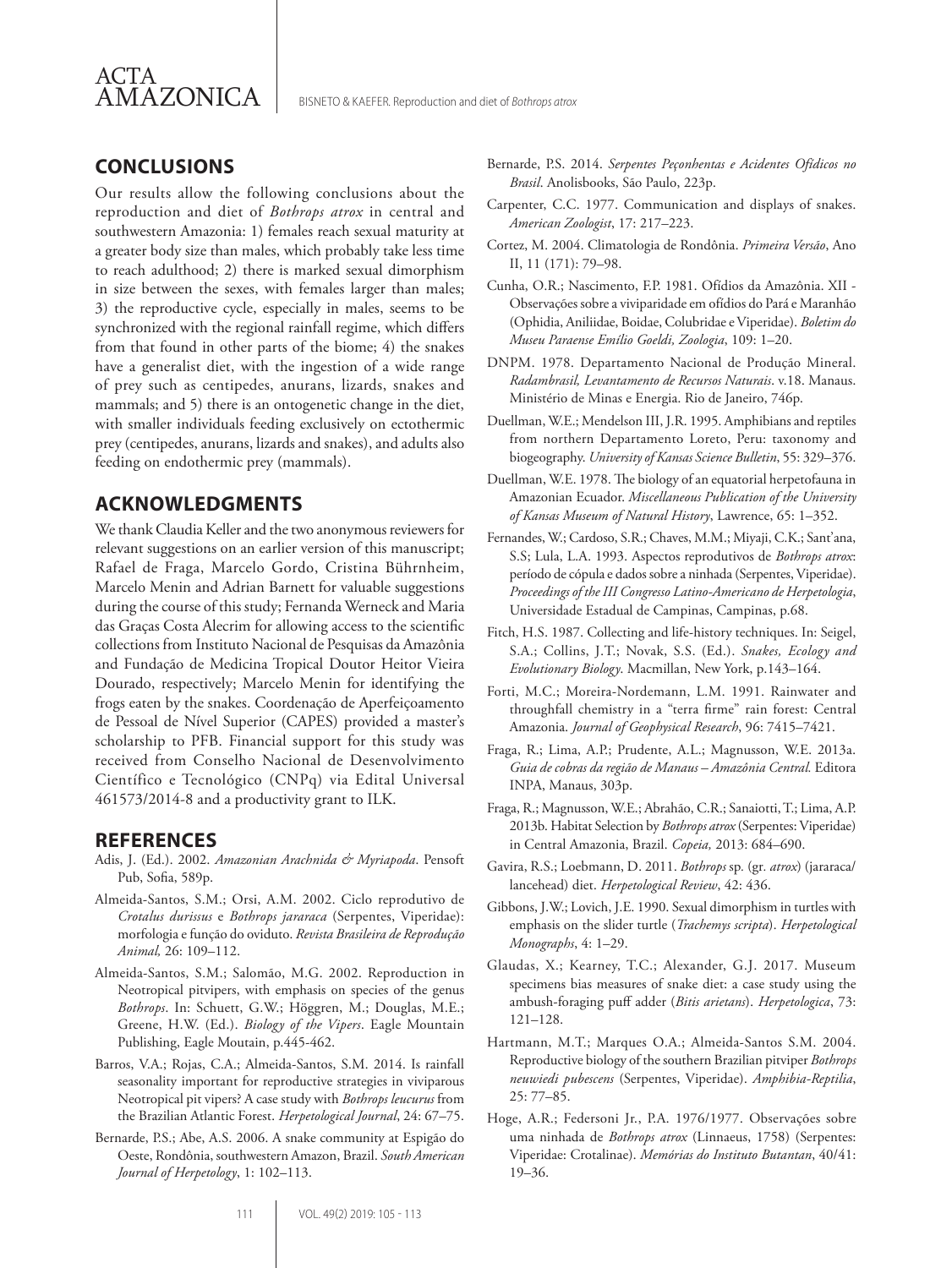IBGE. 1997. Instituto Brasileiro de Geografia e Estatística. *Recursos naturais e meio ambiente: uma visão do Brasil*. 2nd ed. Instituto Brasileiro de Geografia e Estatística. Rio de Janeiro. 208p.

ACTA

AMAZONICA

- Leão, S.M.; Pelegrin, N.; Nogueira, C.C.; Brandão, R.A. 2014. Natural history of *Bothrops itapetiningae* Boulenger, 1907 (Serpentes: Viperidae: Crotalinae), an endemic species of the Brazilian Cerrado. *Journal of Herpetology*, 48: 324–331.
- Leopoldo, P.R.; Franken, W.; Salati, E.; Ribeiro, M.N. 1987. Towards a water balance in the central Amazonian region. *Experientia*, 43: 222–233.
- Lillywhite, H.B. 2014. *How Snakes Work*. Oxford University Press*.* New York. 256p.
- Lira-da-Silva, R.M. 2009. *Bothrops leucurus* Wagler, 1824 (Serpentes; Viperidae): Natural History, Venom and Envenomation. *Gazeta Médica da Bahia*, 79: 56–65.
- Marques, O.A.; Kasperoviczus, K.; Almeida-Santos, S.M. 2013. Reproductive Ecology of the Threatened Pitviper *Bothrops insularis* from Queimada Grande Island, Southeast Brazil. *Journal of Herpetology*, 47: 393–399.
- Martins, M.; Gordo, M. 1993. *Bothrops atrox* (Common Lancehead). Diet. *Herpetological Review*, 24: 151–152.
- Martins, M.; Oliveira, M. E. 1998. Natural history of snakes in forest of the Manaus region, Central Amazonia, Brazil. *Herpetological Natural History*, 6: 78–150.
- Martins, M.; Araújo, M.S.; Sawaya, R.J.; Nunes, R. 2001. Diversity and evolution of macrohabitat use, body size and morphology in a monophyletic group of Neotropical pitvipers (*Bothrops*). *Journal of Zoology*, 254: 529–538.
- Martins, M.; Marques, O.A.V.; Sazima, I. 2002. Ecological and phylogenetic correlates of feeding habits in Neotropical pitvipers (genus *Bothrops*). In: Schuett, G.W.; Höggren, M.; Douglas, M. E.; Greene, H. W. (Ed.). *Biology of the Vipers*. Eagle Mountain Publishing, Utah, p.307–328.
- Maschio, G.F. 2008. *História natural e ecologia das serpentes da Floresta Nacional de Caxinauã e áreas adjacentes, Pará, Brasil*. Doctoral Thesis, Universidade Federal do Pará/Museu Nacional Emílio Goeldi, Belém. 214p.
- Melgarejo, A.R. 2009. Serpentes peçonhentas do Brasil. In: Cardoso, J.L.; França, F.O.; Wen, F.H.; Málaque, C.M.; Haddad Jr., V. (Ed.). *Animais Peçonhentos no Brasil: Biologia, Clínica e Terapêutica dos Acidentes*. 2nd ed. Sarvier, São Paulo, p.42–70.
- Monteiro, C.; Montgomery, C.E.; Spina, F.; Sawaya, R.J.; Martins, M. 2006. Feeding, reproduction, and morphology of *Bothrops mattogrossensis* (Serpentes, Viperidae, Crotalinae) in the Brazilian Pantanal. *Journal of Herpetology*, 40: 408–413.
- Nogueira, C.C.; Sawaya, R.J.; Martins, M. 2003. Ecology of the pitviper, *Bothrops moojeni*, in the Brazilian Cerrado. *Journal of Herpetology*, 37: 653–659.
- Nunes, S.F.; Kaefer, I.L.; Leite, P.T.; Cechin, S.Z. 2010. Reproductive and feeding biology of the pitviper *Rhinocerophis alternatus* from subtropical Brazil. *Herpetological Journal*, 20: 31–39.
- Oliveira, M.E.; Martins, M. 1996. *Bothrops atrox* (Common Lancehead). Foraging Behaviour and Ophiophagy. *Herpetological Review*, 27: 22–23.
- Oliveira, M.E.; Martins, M. 2001. When and where to find a Pitviper: Activity patterns and habitat use of the Lancehead, *Bothrops atrox*, in central Amazonia, Brazil. *Herpetological Natural History*, 8: 101–110.
- Oliveira, M.E. 2003. *História Natural de Jararacas Brasileiras do grupo* Bothrops atrox *(Serpentes, Viperidae)*. Doctoral Thesis. Universidade do Estado de São Paulo, Programa de Pós-Graduação em Ciências Biológicas (Área de Zoologia). 123p.
- Oliveira, M.E.; Martins, M. 2003. *Bothrops atrox* (Common Lancehead). Prey. . *Herpetological Review*, 31: 123–124.
- Prance, G.T. 1987. Vegetation. In: Whitmore, T.C.; Prance, G.T. (Ed.). *Biogeography and Quaternary history in tropical America*. Clarendon Press, Oxford, p.28–45.
- Rodrigues, G.M.; Maschio, G.F.; Prudente, A.L. 2016. Snake assemblages of Marajó Island, Pará state, Brazil. *Zoologia*, 33: 1–13.
- Roldan, J.S.; Lucero, M.F. 2011. A prey item not previously recorded for *Bothrops asper*: a case of ophiophagy involving two sympatric pit viper species. *Herpetotropicos*, 5: 107–109.
- Sanders, K.L.; Rasmussen, A.R.; Guinea, M.L. 2014. High rates of hybridization reveal fragile reproductive barriers between endangered Australian sea snakes. *Biological Conservation*, 171: 200–208.
- Santos, M.C.; Martins, M.; Boechat, A.L.; Neto, A.P.; Oliveira, M.E. 1995. *Serpentes de Interesse Médico da Amazônia.* UA/ SESU, Manaus, 64p.
- Santos-Costa, M.C. 2003. *História natural das serpentes da Estação Científica Ferreira Penna, Floresta Nacional de Caxiuanã, Melgaço, Pará.* Doctoral Thesis. Pontifícia Universidade Católica de Porto Alegre, Porto Alegre. 87p.
- Santos-Costa, M.C.; Maschio, G.F.; Prudente, A.L. 2015. Natural history of snakes from Floresta Nacional de Caxinauã, Amazônia Oriental, Brasil. *Herpetology Notes*, 8: 69–98.
- Sasa, M.; Wasko, D.K.; Lamar, W.W. 2009. Natural history of the terciopelo *Bothrops asper* (Serpentes: Viperidae) in Costa Rica. *Toxicon*, 54: 904–922.
- Sawaya, R.J.; Marques, O.A.; Martins, M. 2008. Composição e história natural das serpentes de Cerrado de Itirapina, São Paulo, sudeste do Brasil. *Biota Neotropica*, 8: 127–149.
- Sazima, I.; Manzani, P.R. 1998. *Bothrops fonsecai* (Fonseca's lancehead). Reproduction and size. *Herpetological Review*, 29: 102–103.
- Sazima, I.; Strüssmann, C. 1990. Necrofagia em serpentes brasileiras: exemplos e previsões. *Revista Brasileira de Biologia*, 50: 461–468.
- Sazima, I. 1992. Natural history of the jararaca pitviper, *Bothrops jararaca*, in southeastern Brasil. In: Campbell, J.A.; Brodie, E.D. (Ed.). *Biology of the pitvipers*. Tyler, Texas, p.199–216.
- Schuett, G.W. 1996. Fighting dynamics of male copperheads *Agkistrodon contortrix* (Serpentes, Viperidae): stress-induced inhibition of sexual behavior in loosers. *Zoo Biology*, 15: 209–221.
- Schuett, G.W. 1997. Body size and agonistic experience affect dominance and mating success in male copperheads. *Animal Behaviour*, 54: 213–224.